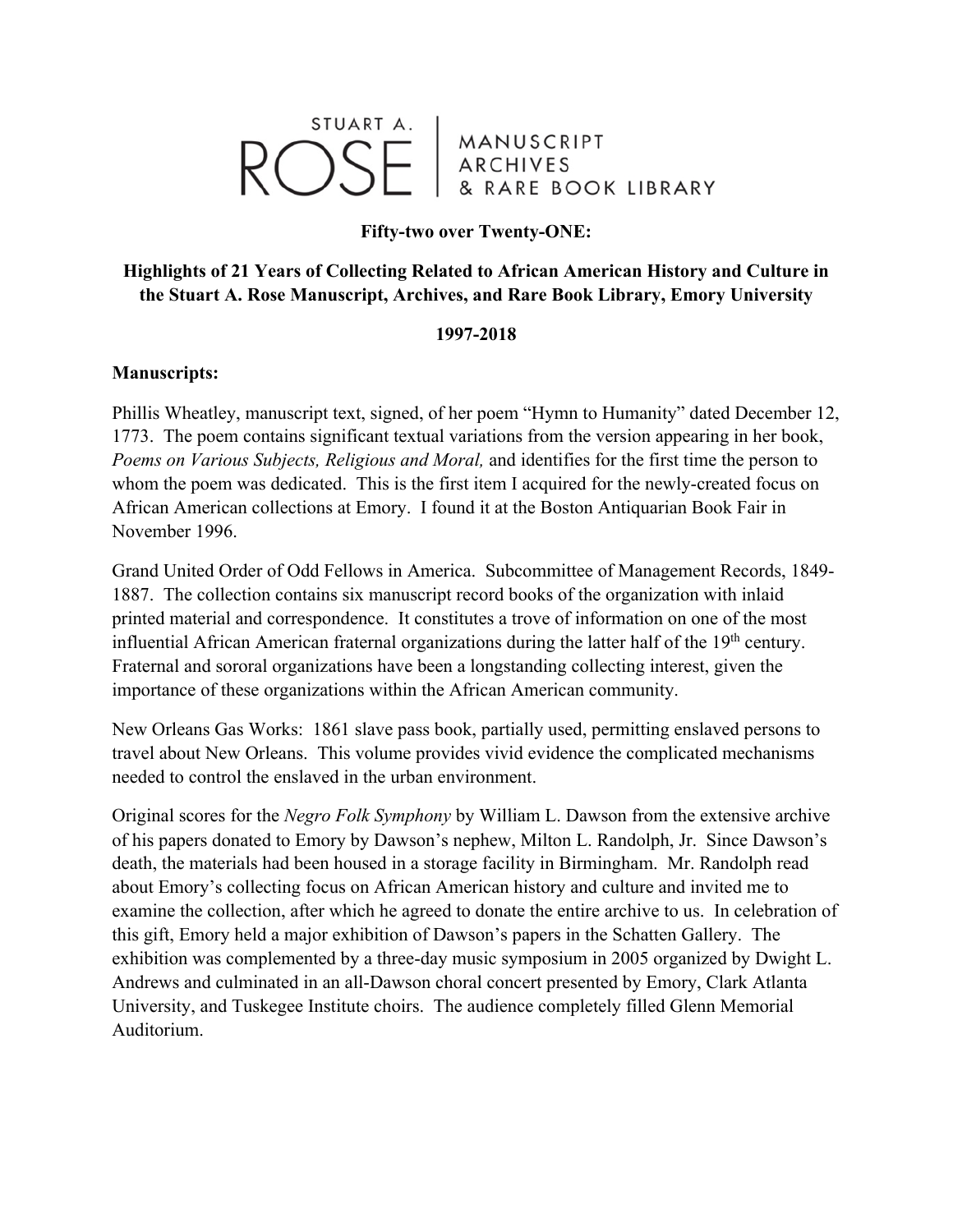Papers of Pulitzer Prize-winning composer George Walker came to Emory as a result of Walker's participation in the Dawson symposium and are now among the most heavily-used manuscript collections in the Rose Library.

Emory, along with Fisk University, is one of the two principal repositories for records of the Sigma Pi Phi fraternity, the first African American Greek-letter fraternity in the United States, founded in 1904. Also known as the Boulé, this was the first Greek-letter fraternity to be founded by African-American men, and, unlike undergraduate fraternal organizations, membership is limited to individuals who have already achieved success within their chosen profession.

# **Books and Pamphlets:**

Ionnis Leonis Africani (Leo Africanus), *Africae Descriptio IX Lib Absoluta* (Leiden: Elzevier, 1632). 2 vols., bound in vellum. One of the earliest books written by a person of African descent, we recently acquired the volumes from the collection of the late anthropologist, linguist, and historian Keith Baird. The late Professor Richard A. Long, chair of our African American collections advisory board, had introduced me to Baird and his wife Mary Twining Baird.

Phillis Wheatley, *Poems on Various Subjects, Religious and Moral* (London, 1773). Emory's copy is signed by the author. This is the first book written by an African American and the second book published by an American woman.

Ignatio Sancho, *Letters of the Late Ignatius Sancho, an African, London*, 1782. Emory also holds the London, 1783 edition. Sancho (1729-1780) was reportedly born on a slave ship en route to the West Indies and was brought to England as a young child. He came to the attention of the Duke of Montagu, who, impressed with his abilities, taught him to read and write. He wrote songs, poetry, and stage plays, as well as extensive correspondence, and his letters were collected for publication by an admirer after his death.

James Albert Ukawsaw Gronniosaw, *A Narrative of the Most Remarkable Particulars in the Life of James Albert Ukawsaw Gronniosaw, an African Prince* (Dublin, 1790). Gronniosaw was an African slave who was taken to America, and then to England, where he told his life story to a woman who recorded and then helped secure its publication. It was first published in 1772. The 1790 edition was donated by Randall K. Burkett. Emory also has the Leeds, 1810 edition.

Benjamin Banneker, *Banneker's Almanack, and Ephemeris for the Year of Our Lord 1793*  (Philadelphia, 1792) was acquired from the private collection of the prominent civil rights activist and rare book collector, the Rev. C. T. Vivian. Banneker was an extraordinarily talented man with a gift for mathematics. During his lifetime he published seven almanacs, all of which are exceedingly rare. Dr. Vivian was a member of the first program I organized at Emory, as part of a panel of collectors including Michael L. Lomax (whose library and family papers we now have) and William H. Cleveland.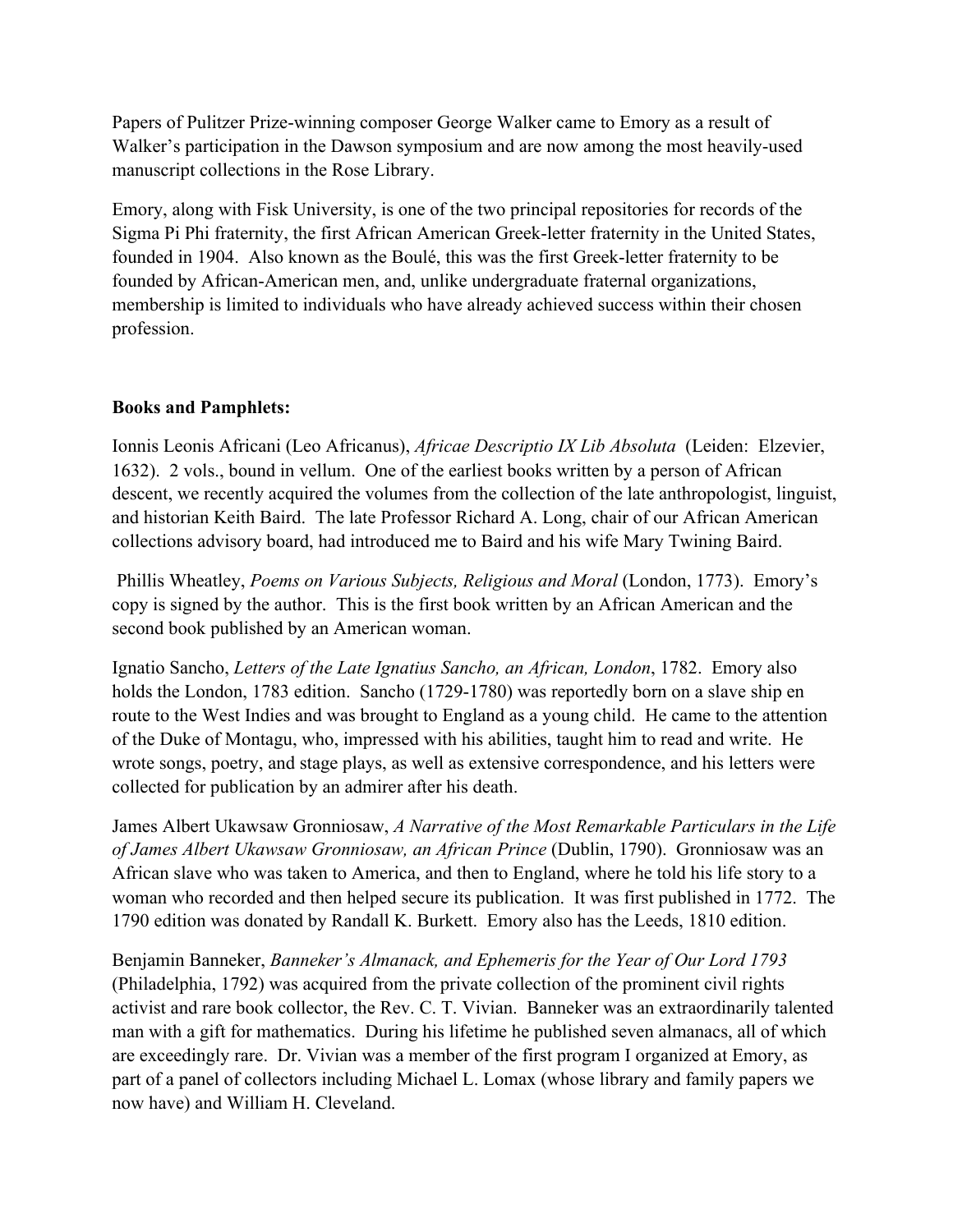Prince Saunders, *Haytian Papers* (Boston, 1818). The American-born Saunders was an active Freemason and was recruited by William Wilberforce to serve as adviser to the Haitian emperor Henri Christophe. This volume contains his translations, with commentary, of Haitian laws.

Robert Roberts, *The House Servant's Directory. Or A Monitor for Private Families Comprising Hints on the Arrangement and Performance of Servants' Work….* (Boston, second ed., 1828). Among the earliest African American-authored books published in the 19<sup>th</sup> century.

David Ruggles, *The "Extinguisher" Extinguished!: or David M. Reese, M.D., "Used Up"* (New York, 1834). One of two pamphlets at Emory by this author, it was "published and sold by D. Ruggles, Bookseller." According to biographer Graham Hodges, Ruggles established in his New York home "the city's first reading room and circulating library run by a man of color."

David Walker, *Walker's Appeal, in Four Articles: Together with a Preamble to the Colored Citizens of the World* (Boston, 1829). This rare first edition of the most radical demand for freedom of enslaved Africans was formerly owned by W. E. B. Du Bois and has marginal annotations by him. The volume was purchased with the encouragement and assistance of Stuart A. Rose, who located it at an antiquarian book fair.

Frederick Douglass, *Narrative of the Life of Frederick Douglass, an American Slave* (Boston, 1845, 1846, 1847, 1848 and 1849 editions). The rare 1848 edition was published by Douglass himself at the North Star Office, from which he published his famous abolitionist newspaper. Emory also holds the Dublin edition, published in 1845.

Victor Séjour, *Le Nozze Veneziane, Dramma in Cinque Atti* (Milano, 1855). Séjour (1821?- 1874) was a Louisiana-born African American poet and playwright who expatriated to Paris around 1836. The Italian edition of his "Venetian Nights: Drama in Five Acts" is known in only one other copy. This volume was acquired, along with five other exceedingly rare Sejourauthored volumes, from the rare book dealers Philip and Sharon McBlain, who have played a key role in building our distinctive holdings at Emory.

Harriet Jacobs, *Incidents in the Life of a Slave Girl* (Boston, 1861). Emory's copy came with the library of Sue Bailey and Howard Thurman. Howard Thurman was a leading American theologian, and his wife Sue Bailey Thurman was a leader in the African American women's movement.

*The Fables of Aesop* (New York, 1867). This copy, formerly owned by Frederick Douglass, contains a bookplate indicating that it was one of a collection of books placed in the libraries of ministers of the African Methodist Episcopal Church by the American Unitarian Association. The book plate provides the only documentation we have been able to uncover concerning the Unitarians' role in supporting the education of A. M. E. clergy.

Paschal Beverly Randolph (1825-1874), *Love and Its Hidden History: Also, The Master Passion: or The Curtain Raised on Woman, Love, and Marriage….A Book for Woman, Man, Wives, Husbands, and Lovers, for the Loving, the Unloved, and the Yearning Ones of the World.*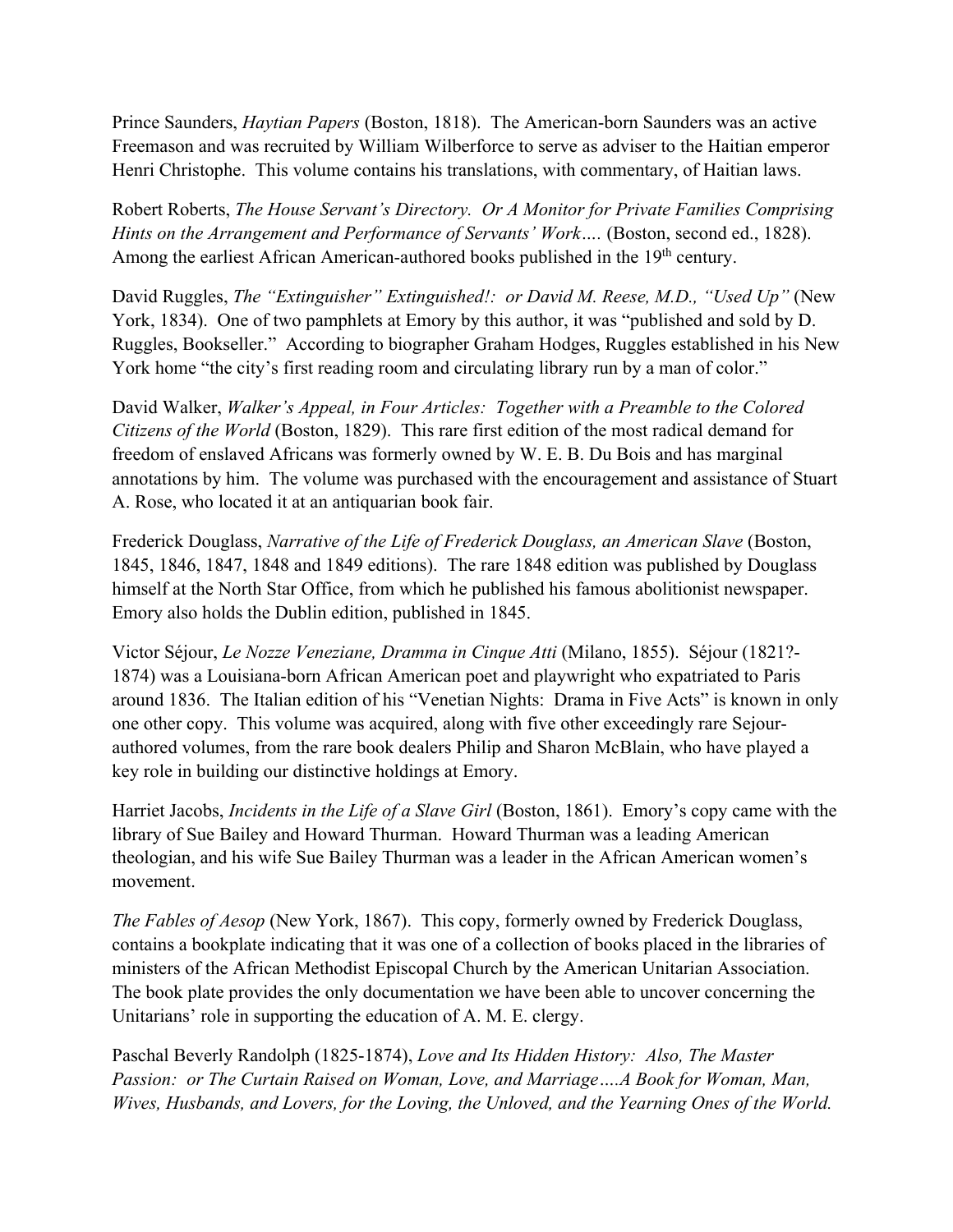(Randolph and Co., 1870).This is the oldest of seven volumes in the Rose Library by Randolph, a spiritualist, Rosicrucian, sex-magician, mail-order sex therapist and advisor. Two of the seven Emory volumes were published during his lifetime by his wife, and his works were widely reprinted well into the twentieth century.

Salesman's dummy: 1886. *Still's Underground Rail Road Records. Revised ed.* (Betts & Company, Hartford, CT). This is one of a half dozen salesman's sample books by African American authors donated by Randall K. Burkett. These were used to sell books door-to-door, primarily within the African American community.

*Universal Negro Catechism* (1921?) compiled by George Alexander McGuire, Chaplain General to Marcus Garvey's Universal Negro Improvement Association. The Rose Library holds 32 boxes of papers of the Philadelphia Division, UNIA, acquired with the assistance of Philadelphia activist James G. Spady as a result of Emory's longstanding interest in Black radicalism and the Garvey Movement in particular.

L. Marshall, *Official Negro Year book. Atlanta's Official Negro Year Book* (Atlanta, ca. 1932). This is the only known copy of an early guide to Atlanta business and religious institutions and enrolls "5,000 names and addresses [of Atlanta citizens] according to their professions."

# **Distinctive Bindings:**

African Methodist Episcopal Church. *The African Methodist Episcopal Church Hymn Book: Being A Collection of Hymns Designed to Supersede All Others Hitherto Made Use of in That Church.* Published by order of the General Conference. J. P. Campbell, General Book Steward. (Philadelphia, 1856). The small volume  $(4 \frac{1}{2}$  "X 3") is bound in red leather with gold embossing and has gilt edges on three sides. We also have A.M.E. hymn books for the years 1872, 1898, 1924, 1946, and 1954.

Frederick H. Robb, editor-in-chief, *1927 Intercollegian Wonder Book or 1779-The Negro in Chicago-1927* (Chicago, 1922 (sic.) [1927]). Emory also owns a soft cover edition elegantly illustrated by Charles C. Dawson, as well as the rare 1929 volume of the *Intercollegian Wonder Book* which has a blue and gold embossed cover decorated with a winged scarab*.* 

Harriet Beecher Stowe, *Uncle Tom's Cabin* (Boston, 1852). The magnificent binding for this copy was created by the firm of Bayntun Binder in Bath, England, probably in the 1930s, presumably for a private collector. The volume was donated to Emory by a dear friend, West Coast collector Leon F. Litwack.

# **Periodicals and Newspapers:**

*The Prospect: A Monthly Magazine for Colored People* (New York: vol. 1, no. 1, 1898), ed. by Alexander Crummell. The only known copy, this periodical came in a small collection of 25 rare items, including five pamphlets published by the American Negro Academy, of which Crummell was among the founders.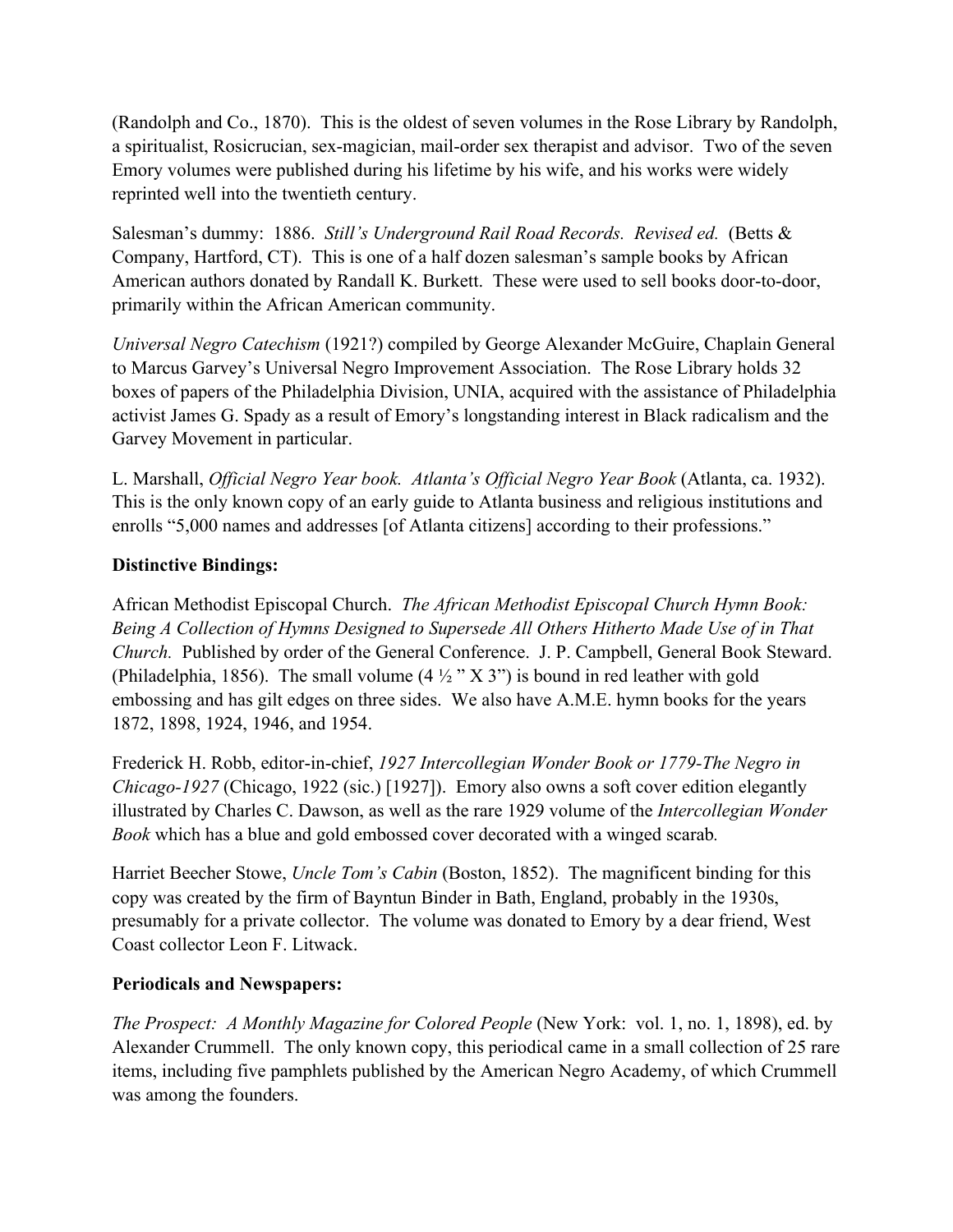*Official Handbook: Interscholastic Athletic Association of the Middle Atlantic States* (New York, 1912 and 1913), edited by Edwin B. Henderson and Garnet C. Wilkinson. These are the only known copies of this serial publication and were discovered in the library of the late Carroll Greene, Jr., founding board director and curator of the Acacia Collection, formerly housed in the Old Slave Mart, Savannah, Georgia. These items were included in more than thirty boxes of papers, photographs, and books that constitute Greene's collection.

*Woman's Voice: A Monthly Magazine* (Philadelphia: vol. 2, no. 32, 1921). James Danky and Maureen Hady's *African American Newspapers and Periodicals: A National Bibliography* does not record a library holding for this issue.

*FIRE!! Devoted to Negro Younger Negro Artists* (New York: vol. 1, no. 1, 1926). The only issue published, this was among the first items I bought for African American collections. *FIRE!!* is an iconic publication of the Harlem Renaissance.

*Black Opals* (vol. 1, nos. 1, 2, and 4, 1927-28). This periodical was edited by Arthur Huff Fauset and his sister, Jessie, along with Nellie Bright, Mae V. Cowdery, and other members of the "Philadelphia Renaissance." Only four issues were published, and the three Emory issues were donated by Randall K. Burkett.

*Harlem: A Forum of Negro Life* (vol. 1, no. 1, November 1928). Edited by Wallace Thurman; Aaron Douglas, art editor. The only issue published, this periodical is even more rare that *FIRE!!.* Original copies are found in only four libraries nationwide. It was acquired as part of the library of Tom Wirth.

*Ebony Sportsman* (St. Louis: vol. 1, no. 1, May 1948). The only extant copy, this periodical was published by Bowie-Mason Associates and is not listed in James Danky and Maureen Hady's monumental *African American Newspapers and Periodicals: A National Bibliography* (Cambridge, MA, 1998).

# **Photographs:**

Robert Langmuir African American Photograph Collection. This extraordinary collection contains more than 10,000 vintage photographs of African Americans, dating from the beginnings of photography in the 1840s to the 1970s. All images have been digitized and are available through the Rose Library website. I had often met Mr. Langmuir at ephemera shows long before coming to Emory University.

The *Atlanta Daily World* photograph collection consists of 122 boxes of photographs from the ADW photo archive for the years 1970-2005, approximately ½ of which have been processed and are available by name of individual, organization, and (where available) photographer. Emory also holds business records for the newspaper for the years 1931-1970. The entire archive was nearly lost in a tornado but was rescued thanks to an Emory-led preservation team mobilized by Ann Frellsen and other members of Emory's preservation and special collections staff.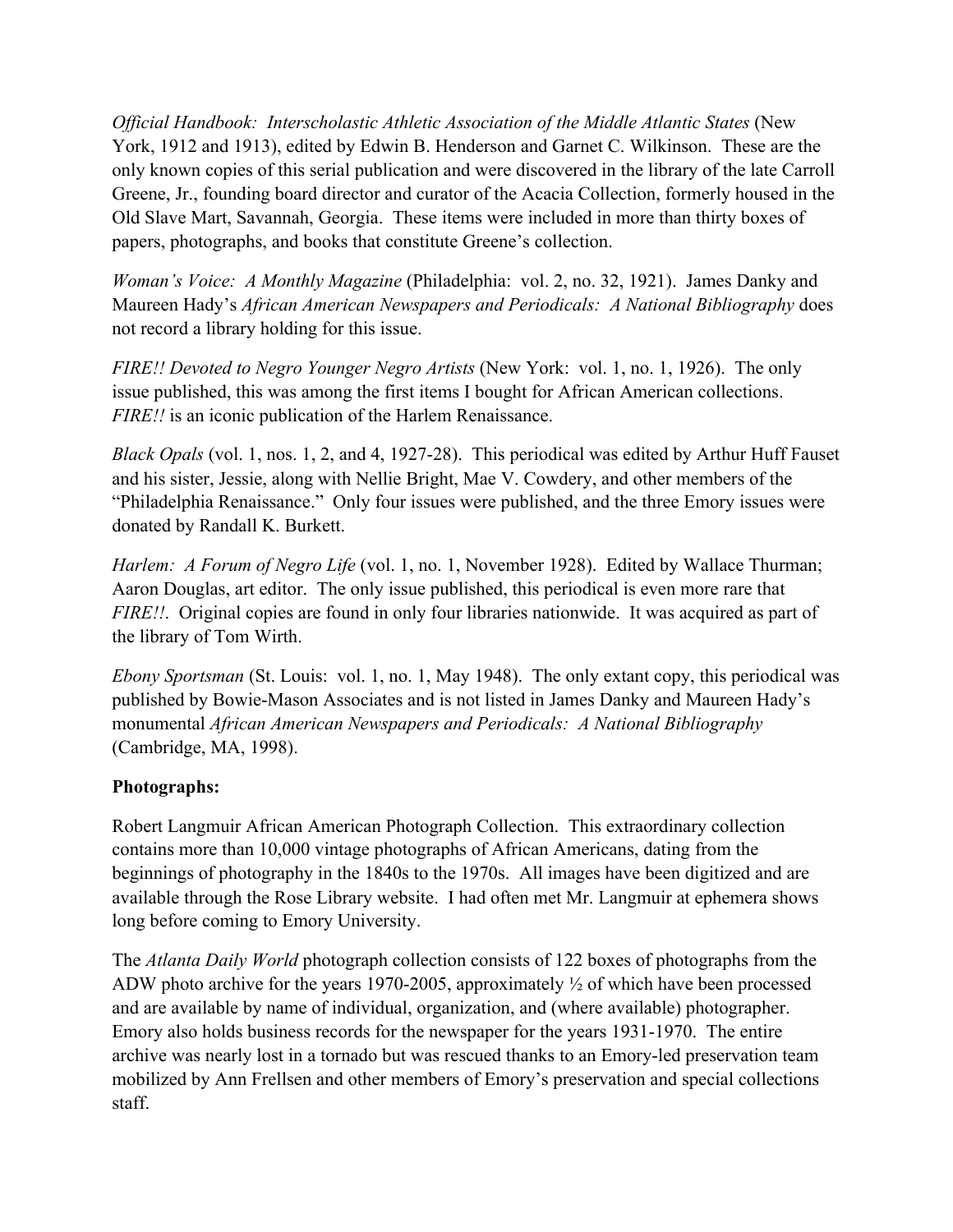# **Ephemera:**

William Henry Scott photograph as a youth in his Union uniform, along with the sword he snatched from a Confederate soldier during a lull in the battle of Fredericksburg. Emory holds a rich archive of Scott, a Baptist minister who was one of the original 29 members of the Niagara Movement, predecessor to the NAACP. Among the many rare items is a unique broadside, ca. 1910, announcing formation of the Boston chapter of the Niagara Movement, with an annotated list of members. The Scott papers and library were given to me in the 1980s by the widow of Rev. Scott's grandson, and I donated them to Emory. Members of the Scott family attended the opening of an exhibition drawn from the collection.

Scrapbook of a leading late-19<sup>th</sup> century intellectual and Wilberforce University professor, William S. Scarborough. The scrapbook contains numerous rare broadsides including programs in which Scarborough was a participant. This is one of more than 70 scrapbooks created by African Americans that have been preserved and cataloged at Emory under the auspices of a grant awarded to Emory by the Council on Library Information Resources.

Joe Louis vs. Max Schmeling: Ticket stub to the historic fight, June 22, 1938, retained by writer Richard Wright, who attended the event. This item was located in the papers of Wright's biographer, Michel Fabre, a long-time African American book collector who—along with his wife Geneviéve-- served as consultants to Burkett in acquiring papers of expatriate African American writers and artists such as Barbara Chase-Riboud. Much of the Fabre collection, including many of their books and manuscripts, are now at Emory.

Broadside, ca. 1960, "Notice: Stop! Help Save the Youth of America. Don't Buy Negro Records."

Amos Paul Kennedy, Jr., *Animal Proverbs of the Grebo People* (1992). Emory is a principal repository of the books, broadsides, and print ephemera created by this talented book artist and activist. His work was brought to our attention by Sandra Still, who was then serving as one of the acquisitions specialists for the general Emory library collection.

# **Libraries and Collections:**

The James Weldon Johnson papers include correspondence, literary manuscripts, printed materials, photographs, sheet music, and general ephemera. This collection was one of the first African American collections acquired by Emory University, and it came in late 1996, just after I had been hired as curator for African American collections. The collection is distinctive in that it holds not only books and manuscripts, but several items of furniture from the Johnson home as well as the family tea service and other memorabilia.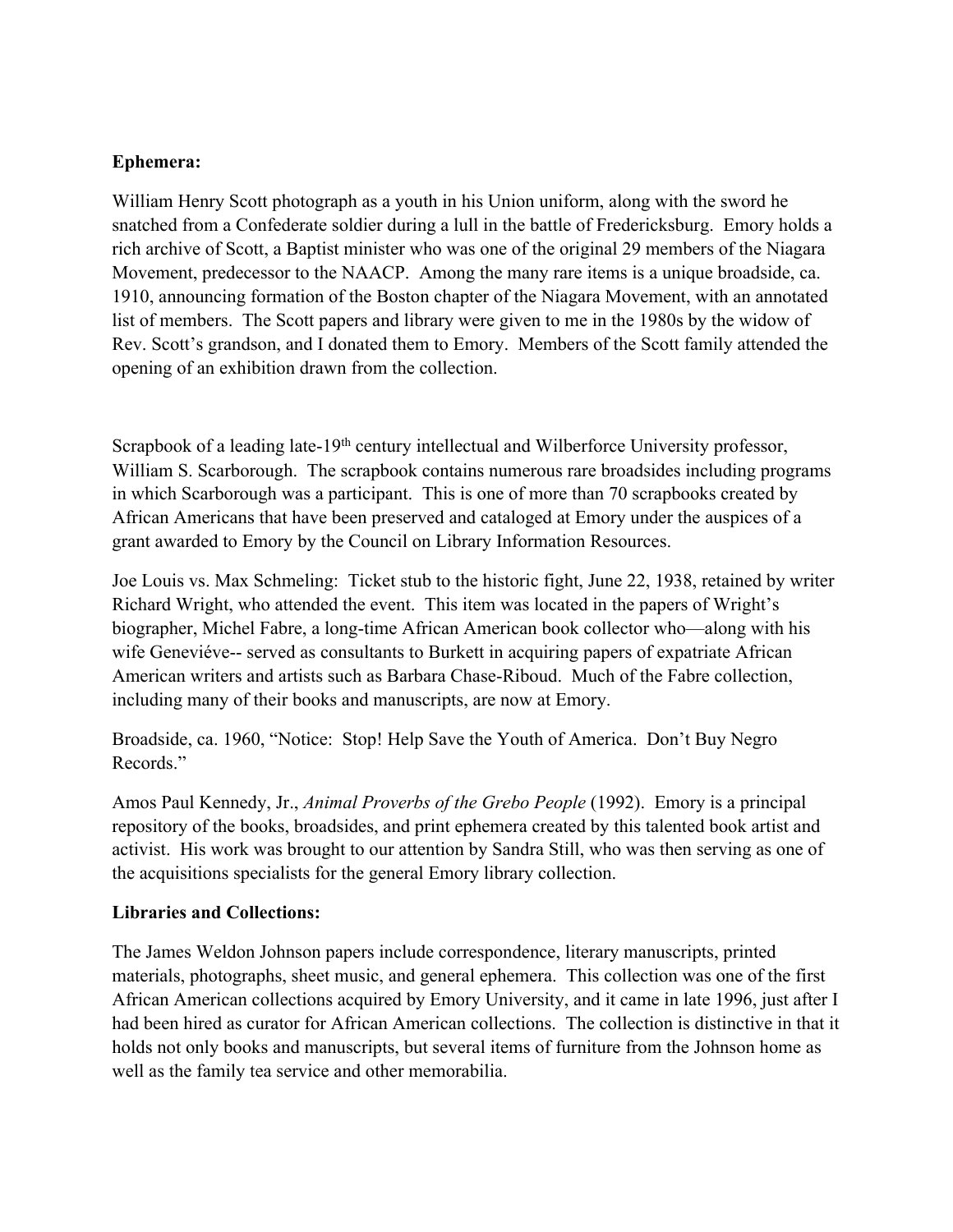Camille Billops and James V. Hatch Papers. This collection, brought to our attention first by Michel Fabre, consists of the personal papers of Billops and Hatch as well as much of the massive archive they created in New York, the "Hatch-Billops Collection." The collection focuses on art and art history as well as on theatre history, and includes hundreds of interviews they conducted over the past half-century with artists, writers, art historians, and other cultural leaders, as well as the films they produced through "Mom and Pop Productions." In addition, Emory houses nearly 3,000 books from their library. A room in the Stuart A. Rose Library is named in their honor, and they were awarded honorary degrees in recognition of this seminal gift.

Michel Fabre Archives of African American Arts and Letters. The collection includes more than 60 boxes of materials gathered by Michel Fabre and his wife Geneviéve, co-founders of the Center for African American Studies at the University of Paris. It contains correspondence, writings, and print material related to dozens of expatriate cultural figures, including correspondence of Chester Himes and files of Himes' publisher Yves Malartic. The Atlanta-area rare book dealer, Cliff Graubart, spent a week in Paris to appraise the collection prior to its coming to Emory.

The William P. French Collection of African American Poetry consists of 274 volumes of poetry from the collection of the late noted New York book seller William French, proprietor of University Place Book Shop. French inherited the University Place Book Shop from Walter Goldwater, one of the premiere New York City book dealers. I spent many happy hours in this amazing bookstore, long before coming to Emory. French was one of those dealers who hated to have you discover some treasure he thought he had "hidden" on some out-of-the-way book shelf. A memorial tribute to French described him as "looking unkempt, decrepit, and seedy as any aging leftist," and the store, located on the  $11<sup>th</sup>$  floor of a warehouse, was accessible only by freight elevator. The memorial writer, Ralph Dumain, described the store as "a godawful, disorganized, filthy mess," which is how I remember it as well. Other memorialists of French are Leon F. Litwack, Richard Newman, and the book dealers Philip and Sharon McBlain, from whom we acquired the collection.

The Carter G. Woodson Library includes more than 850 volumes formerly owned by Woodson, the "father of Negro history," and of the Association for the Study of Negro Life and History that he founded in 1915. I examined the collection at its home in Washington, D.C., and discovered that a back-up in the aging furnace had spread a fine film of only over all the exposed books. This resulted in the need for a massive cleaning job undertaken with the assistance of our preservation office. With then-graduate student Pellom McDaniels III and myself, an illustrated catalog of the Woodson library was published in 1999.

The Delilah Jackson papers document the lifelong work of the creator of the Black Patti Foundation to document and record the lives of African American entertainers, with a special emphasis on New York area dancers, vaudeville performers, actors and musicians. Thanks to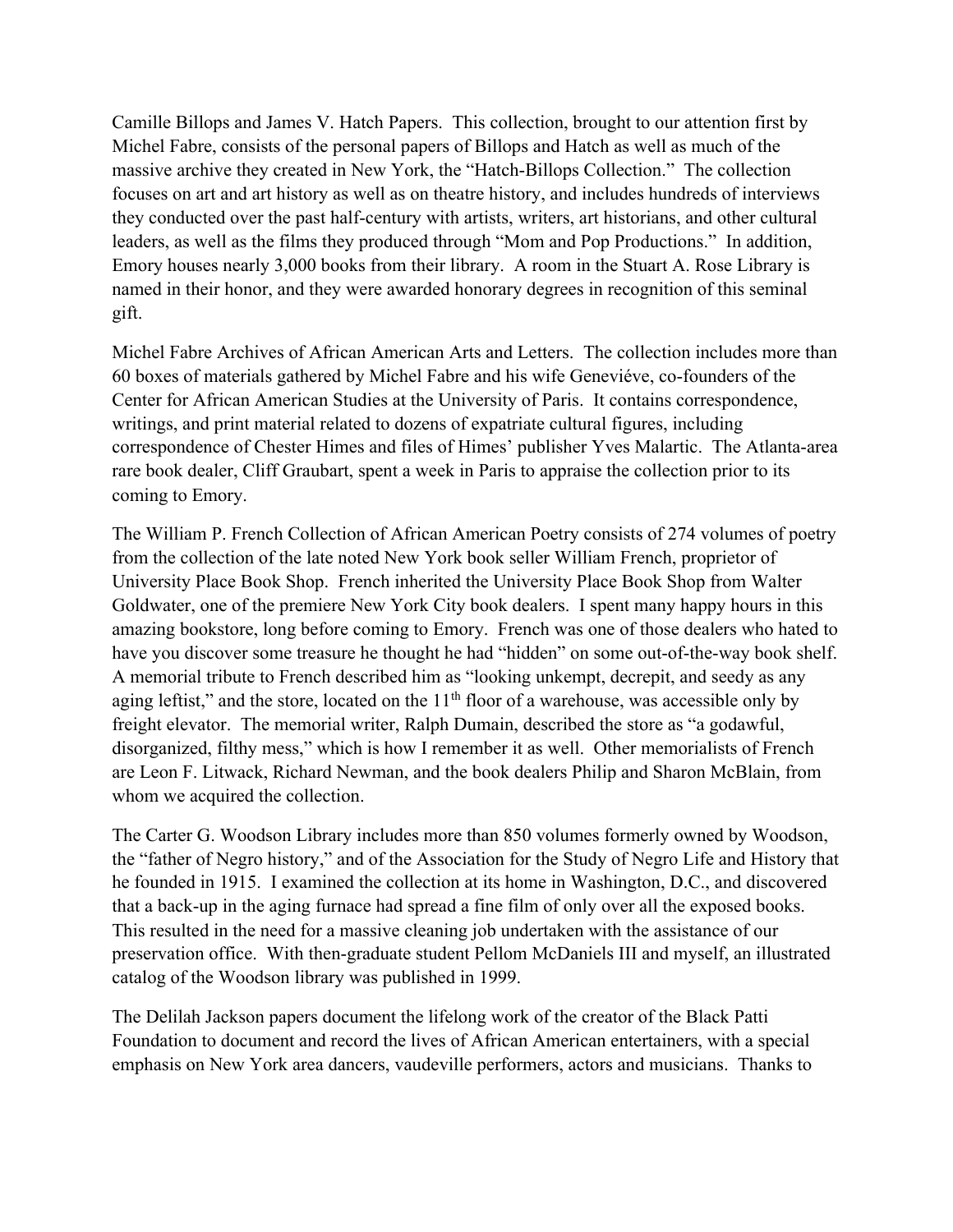James Hatch, who had befriended Ms. Jackson in her later years, Emory rescued the collection as it was being readied for discard.

The Father Divine collection, housed in 19 boxes, includes typescripts of his sermons, correspondence, writings, songs, newspaper clippings, and many of his periodicals and newspapers. It came out of a dumpster where it had been tossed when the Peace Mission Movement closed one of its Philadelphia hotels, the Divine Lorraine. The dealer Robert Langmuir rescued it and sold it to Emory University.

The René Maran Library houses 230 books from the collection of this leading intellectual from Martinique who moved to Paris following receipt of the Prix Goncourt for his novel, *Batouala*  (1921). The library had been sold by Maran's widow to Paris collector Michel Fabre, from whom we acquired it.

Mamie Wade Avant was a fortune teller in Savannah, and her small collection contains handwritten recipes for cures as well as amulets, books, and her crystal ball.

The Cedric Dover Library consists of more than 1,100 books and pamphlets assembled by Dover, the Anglo-Indian scholar who published an important book *American Negro Art* in 1960. Emory also holds more than 50 boxes of Dover's papers that my wife Nancy and I excavated over a series of four trips to Dulwich, England, home of his widow Maureen. This collection had come to our attention via a graduate student from Brown University, who told me about it while undertaking research in Emory's collections. I immediately called his widow, who invited me to come and examine the collection. After two days of discussion, the widow proposed donating the extraordinary collection to Emory, an offer I gratefully accepted.

Michel Fabre Archives of African American Arts and Letters. The collection includes more than 60 boxes of materials gathered by Michel Fabre and his wife Geneviéve, co-founders of the Center for African American Studies at the University of Paris. Contains correspondence, writings, and print material related to dozens of expatriate cultural figures, including correspondence of Chester Himes and files of Himes' publisher Yves Malartic.

Tom Wirth collection of Langston Hughes materials: 89 Hughes-authored books plus hundreds of off-prints, pamphlets, and manuscript items by or about Hughes. Wirth was a great friend and an avid collector, and we always sat together at the annual Swann Auction of Rare Afro-Americana in New York City. Wirth was fastidious in collecting pristine copies of Harlem Renaissance and other African American authors, and we enjoyed hours-long conversations about books, writers, and collectors.

# **Collection Summary:**

African American authors: 15,000 volumes

African American pamphlets: 3,547 items